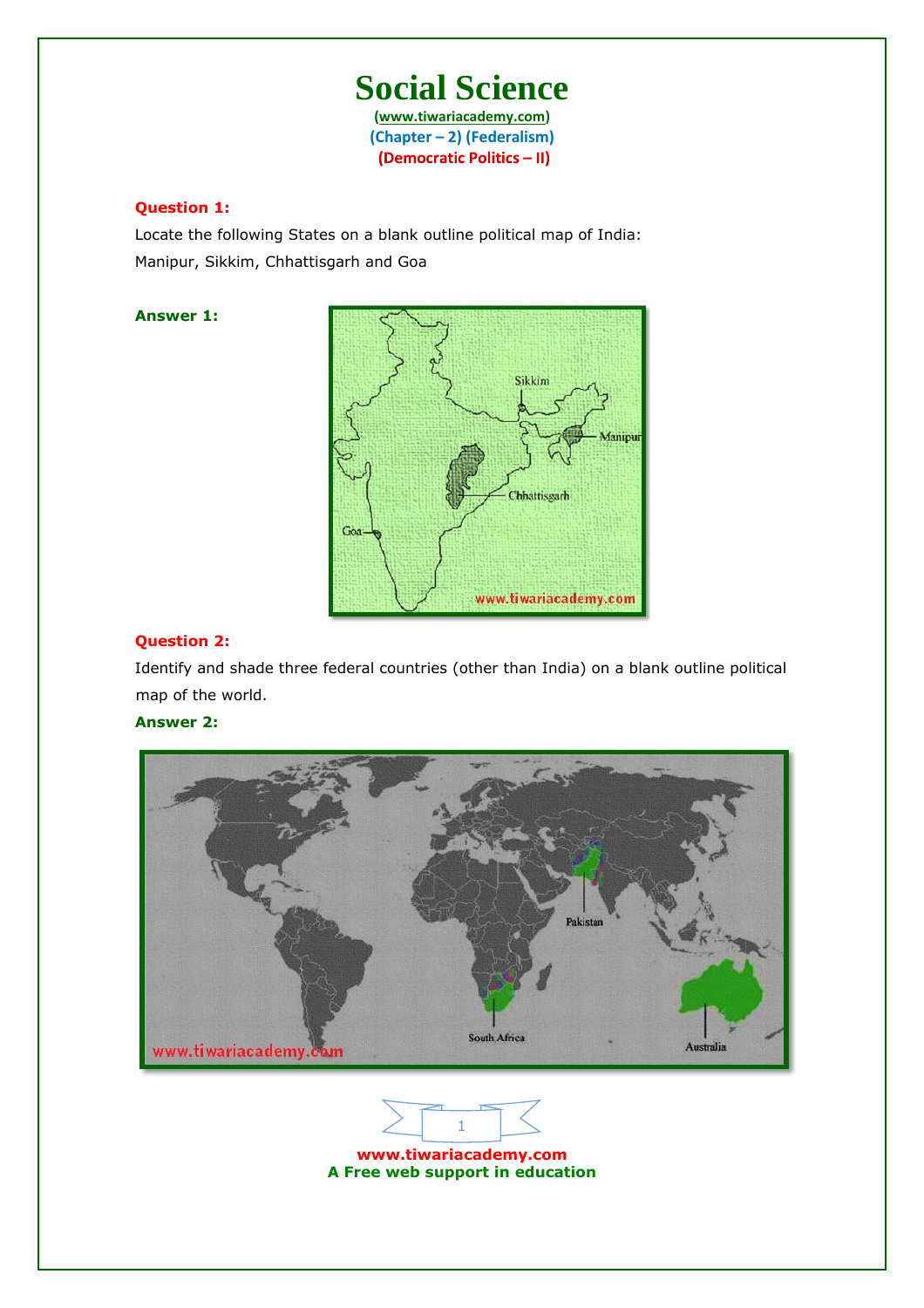**(www.tiwariacademy.com) (Chapter – 2) (Federalism)** (Democratic Politics - II)

### **Question 3:**

Point out one feature in the practice of federalism in India that is similar to and one feature that is different from that of Belgium.

#### **Answer 3:**

In India, just like in Belgium, the central government has to share its powers with the regional governments. However, unlike India, Belgium has a community government in addition to the central and the state government.

## **Question 4:**

What is the main difference between a federal form of government and a unitary one? Explain with an example.

#### **Answer 4:**

In a federal form of government, the central government shares its powers with the various constituent units of the country. For example, in India, power is divided between the government at the Centre and the various State governments.

In a unitary form of government, all the power is exercised by only one government. For example, in Sri Lanka, the national government has all the powers.

#### **Question 5:**

State any two differences between the local government before and after the constitutional amendment in 1992.

## **Answer 5:**

| <b>Local governments BEFORE the</b><br><b>Constitutional amendment in</b><br>1992 | Local<br>the<br>governments<br><b>AFTER</b><br><b>Constitutional amendment in 1992</b> |
|-----------------------------------------------------------------------------------|----------------------------------------------------------------------------------------|
| <b>Elections were not held</b>                                                    | It is mandatory to hold regular elections to                                           |
| regularly.                                                                        | local government bodies.                                                               |
| Local governments did not have                                                    | The State governments are required to                                                  |
| any powers or resources of their                                                  | share some powers and revenue with local                                               |
| own.                                                                              | government bodies.                                                                     |

2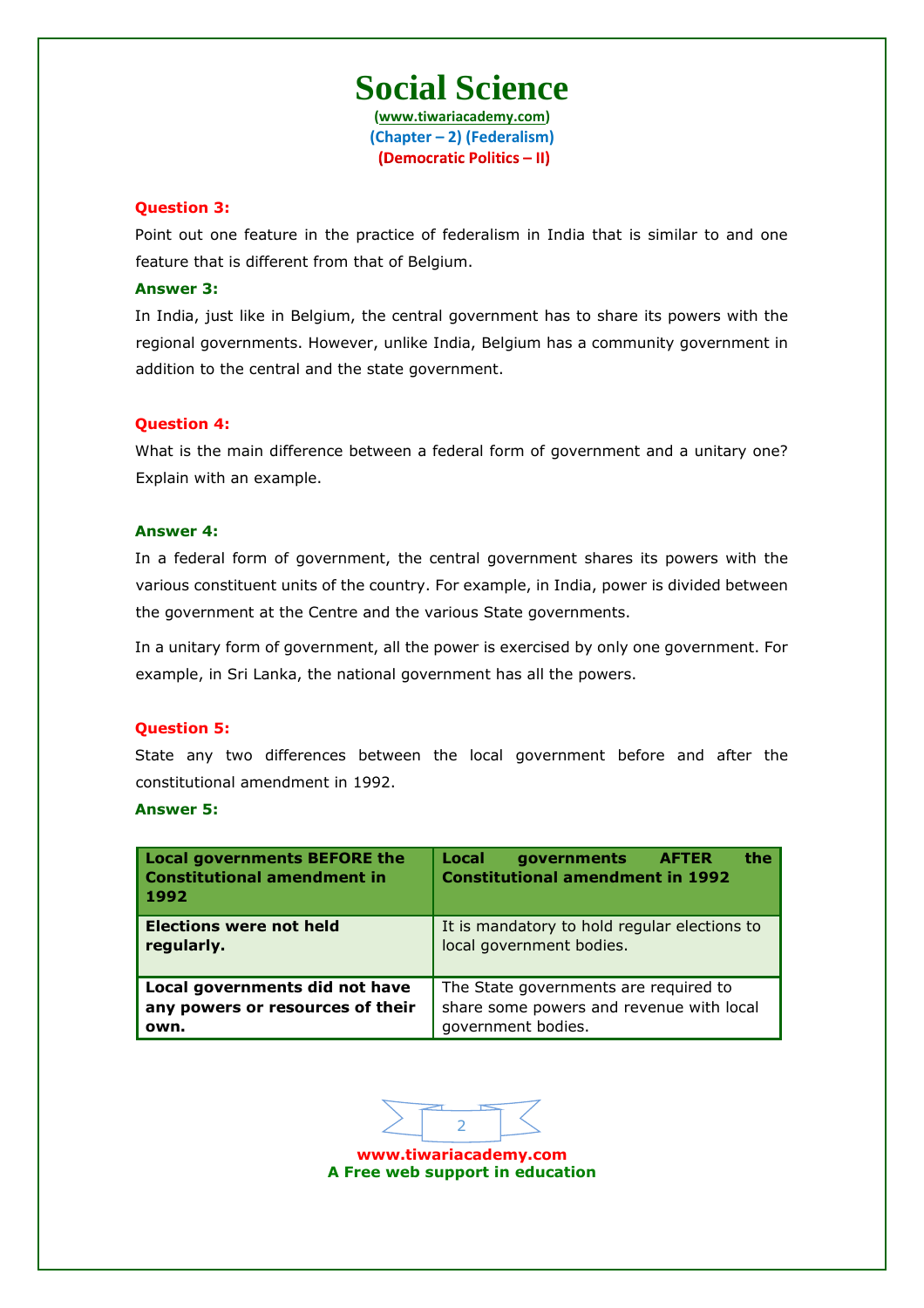**(www.tiwariacademy.com) (Chapter – 2) (Federalism)** (Democratic Politics - II)

## **Question 6:**

Fill in the blanks:

| Since the United States is a                                                     | type of federation, all the |
|----------------------------------------------------------------------------------|-----------------------------|
| constituent States have equal powers and States are                              | vis-à-vis the               |
| federal government. But India is a                                               | type of federation and some |
| States have more power than others. In India, the ______________________________ | qovernment                  |
| has more powers.                                                                 |                             |

#### **Answer 6:**

Since the United States is a coming together type of federation, all the constituent States have equal powers and States are strong vis-à-vis the federal government. But India is a holding together type of federation and some States have more power than others. In India, the **Central** government has more powers.

#### **Question 7:**

Here are three reactions to the language policy followed in India. Give an argument and an example to support any of these positions.

*Sangeeta*: The policy of accommodation has strengthened national unity.

*Arman*: Language-based States have divided us by making everyone conscious of their language.

*Harish*: This policy has only helped to consolidate the dominance of English over all other languages.

#### **Answer 7:**

Sangeeta's reaction is better than those of the other two. Unlike Sri Lanka (where the language of the majority h[as been promoted\), the Indian](www.tiwariacademy.com) polity has given equality of status to all the major languages spoken in the country. This has led to the avoidance of social conflict on linguistic basis. The policy of accommodation has made administration of States easier. It has also ensured a larger participation in the government's activities by people who speak various languages.

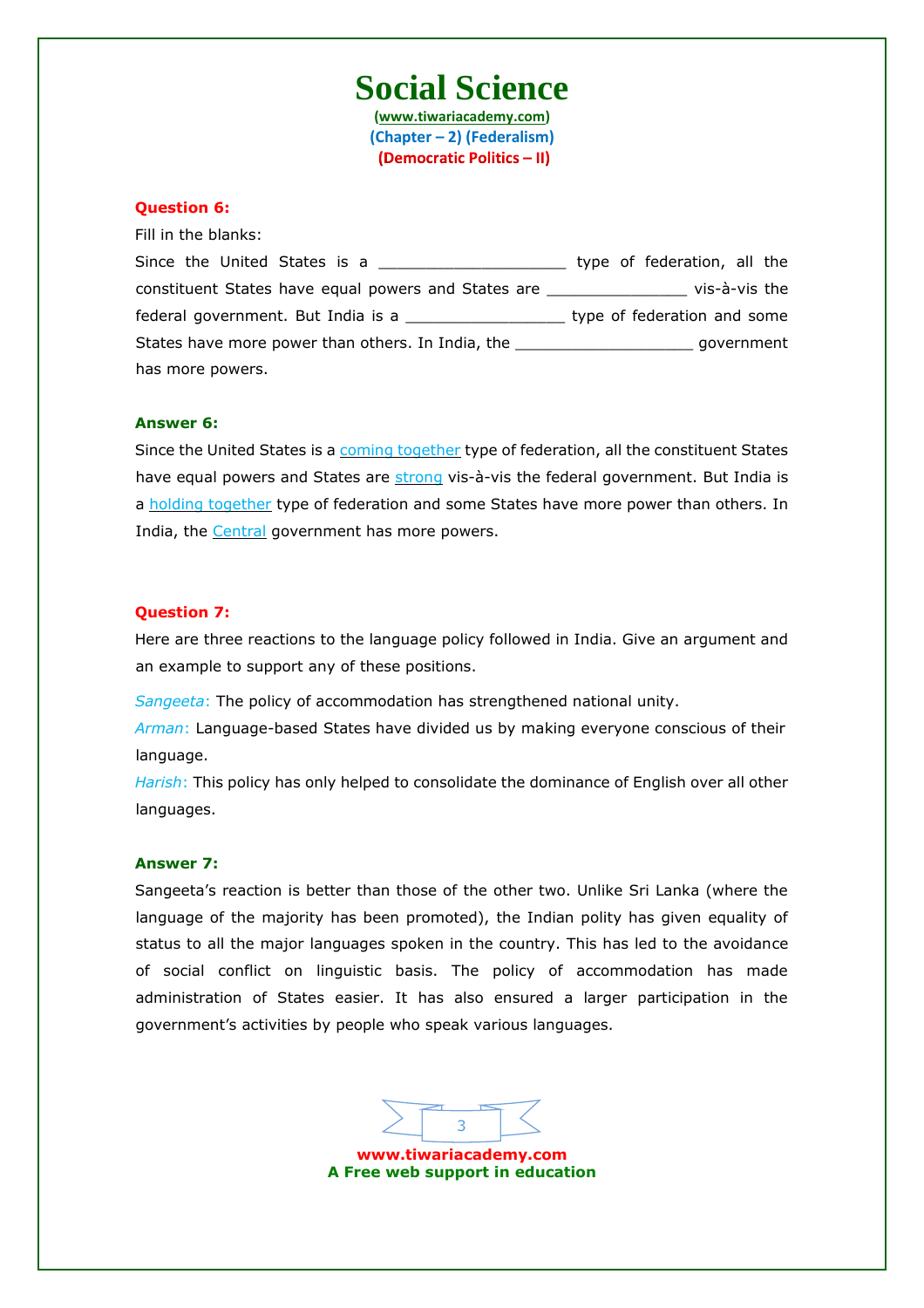**(www.tiwariacademy.com) (Chapter – 2) (Federalism)** (Democratic Politics - II)

### **Question 8:**

The distinguishing feature of a federal government is:

- **(a)** National government gives some powers to the provincial governments.
- **(b)** Power is distributed among the legislature, executive and judiciary.
- **(c)** Elected officials exercise supreme power in the government.
- **(d)** Governmental power is divided between different levels of government.

#### **Answer 8:**

**(d)** Governmental power is divided between different levels of government.

### **Question 9:**

A few subjects in various Lists of the Indian Constitution are given here. Group them under the Union, State and Concurrent Lists as provided in the table below.

- **A.** Defence
- **B.** Police
- **C.** Agriculture
- **D.** Education
- **E.** Banking
- **F.** Forests
- **G.** Communications
- **H.** Trade
- **I.** Marriages

| <b>Union List</b> | ×                        |
|-------------------|--------------------------|
| State List        | $\overline{\phantom{0}}$ |
| Concurrent List   | $\overline{\phantom{a}}$ |

### **Answer 9:**

| Union List      | <b>Defence, Banking, Communications</b> |  |  |
|-----------------|-----------------------------------------|--|--|
| State List      | Police, Agriculture, Trade              |  |  |
| Concurrent List | <b>Education, Forests, Marriages</b>    |  |  |

4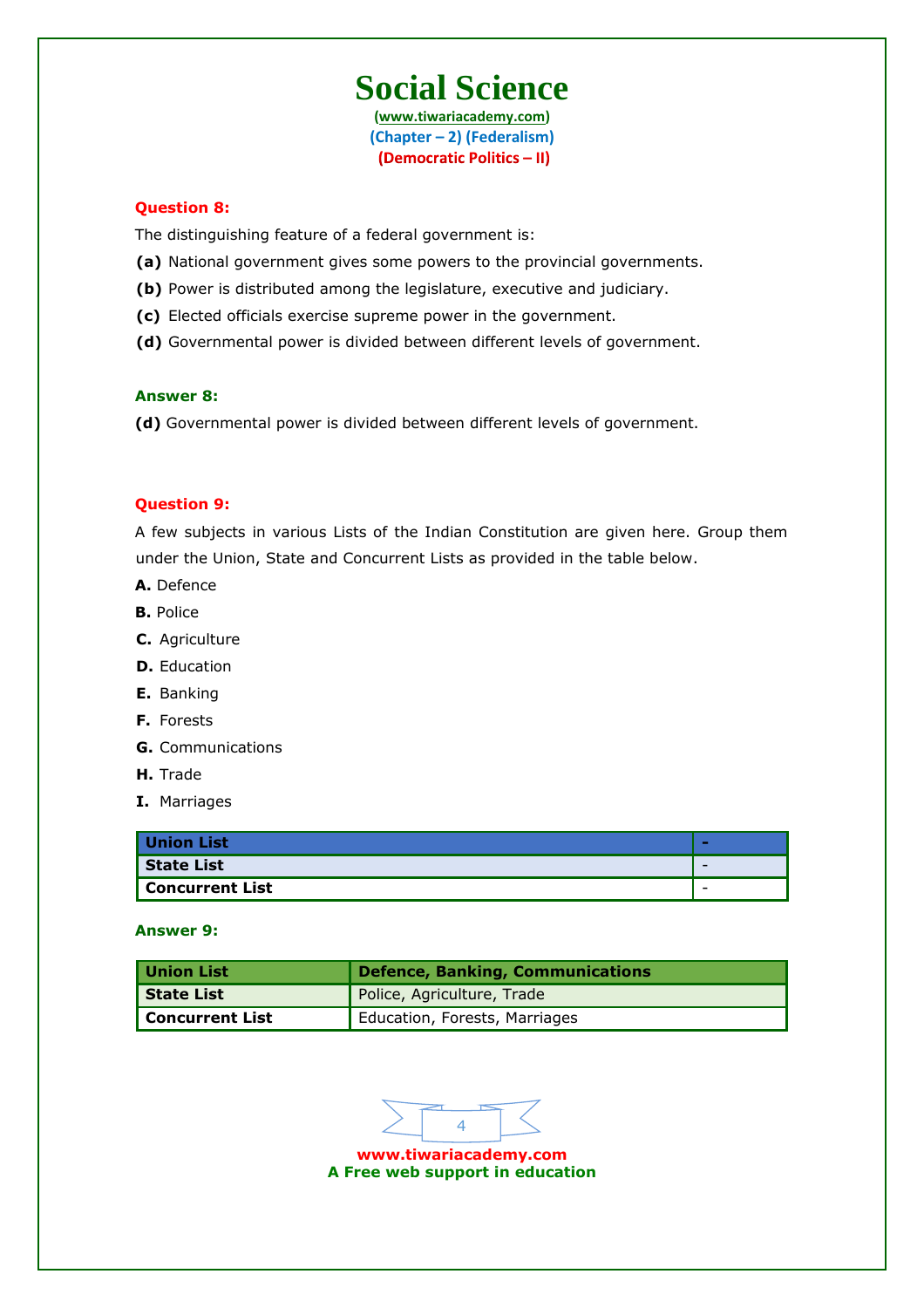**(www.tiwariacademy.com) (Chapter – 2) (Federalism)** (Democratic Politics - II)

## **Question 10:**

Examine the following pairs that give the level of government in India and the powers of the government at that level to make laws on the subjects mentioned against each. Which of the following pairs is not correctly matched?

| (a) | <b>State government</b>      | <b>State List</b>       |
|-----|------------------------------|-------------------------|
| (b) | Central government           | <b>Union List</b>       |
| (c) | Central and State government | Concurrent List         |
| (d) | Local governments            | <b>Residuary powers</b> |

# **Answer 10:**

| $\vert$ (d) | Local governments | Residuary powers |
|-------------|-------------------|------------------|

## **Question 11:**

Match List I with List II and select the correct answer using the codes given below the lists:

| List I            | List II                  |
|-------------------|--------------------------|
| 1. Union of India | <b>A.</b> Prime Minister |
| 2. State          | <b>B.</b> Sarpanch       |
| 3. Municipal      | C. Governor              |
| 4. Gram Panchayat | D. Mayor                 |

| a  |  | . . |  |
|----|--|-----|--|
| D  |  |     |  |
| o. |  |     |  |
|    |  |     |  |

**Answer 12:**